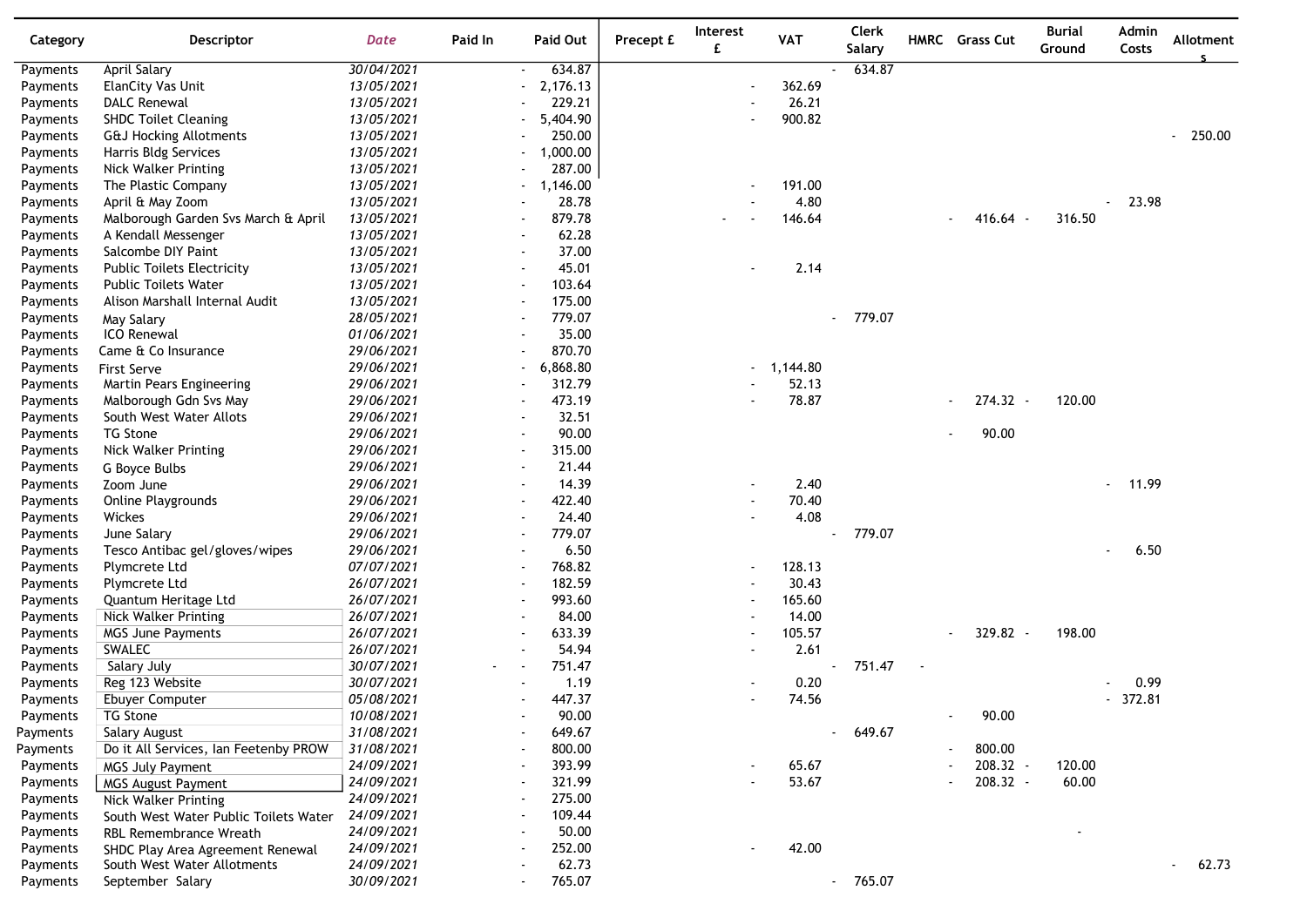| Payments | October Salary                                                  | 30/10/2021 |        |                          | 765.07       |                     |                |             | 765.07 |                          |        |                                                                      |                         |                         |
|----------|-----------------------------------------------------------------|------------|--------|--------------------------|--------------|---------------------|----------------|-------------|--------|--------------------------|--------|----------------------------------------------------------------------|-------------------------|-------------------------|
| Payments | Peter Tanner Engineering                                        | 08/11/2021 |        |                          | 144.00       |                     |                | 24.00       |        |                          |        |                                                                      |                         |                         |
| Payments | PKF Littlejohn                                                  | 08/11/2021 |        |                          | 480.00       |                     |                | 80.00       |        |                          |        |                                                                      |                         |                         |
| Payments | Boyce Bulbs for the Pound                                       | 08/11/2021 |        |                          | 29.96        |                     |                |             |        |                          |        |                                                                      |                         |                         |
| Payments | Hocking Allotments Rent                                         | 08/11/2021 |        |                          | 250.00       |                     |                |             |        |                          |        |                                                                      |                         | $-250.00$               |
| Payments | Kendall Messenger Expenses                                      | 08/11/2021 |        |                          | 39.62        |                     |                |             |        |                          |        |                                                                      |                         |                         |
| Payments | Allen Playground Repairs                                        | 08/11/2021 |        |                          | 31.79        |                     |                |             |        |                          |        |                                                                      |                         |                         |
| Payments | Nick Walker Printing                                            | 08/11/2021 |        |                          | 276.00       |                     |                |             |        |                          |        |                                                                      |                         |                         |
| Payments | Malborough Gdn Svs Sept Burial Ground                           | 08/11/2021 |        |                          | 144.00       |                     |                | 24.00       |        |                          |        | 120.00                                                               |                         |                         |
| Payments | MGS Sept Village Hall                                           | 08/11/2021 |        |                          | 252.00       |                     |                | 42.00       |        | $\overline{\phantom{a}}$ | 210.00 |                                                                      |                         |                         |
| Payments | Vale Engineering Gritter Part                                   | 08/11/2021 |        |                          | 189.60       |                     |                | 31.60       |        |                          |        |                                                                      |                         |                         |
| Payments | RBL Remembrance Wreath Donation                                 | 08/11/2021 |        | ÷,                       | 50.00        |                     |                |             |        |                          |        | 50.00                                                                |                         |                         |
|          | Jack Stone Cycle Path                                           | 08/11/2021 |        | $\overline{\phantom{a}}$ | 90.00        |                     |                |             |        |                          | 90.00  |                                                                      |                         |                         |
| Payments |                                                                 |            |        |                          |              |                     |                |             |        |                          |        |                                                                      |                         |                         |
| Payments | November Salaries                                               | 30/11/2021 |        |                          | 649.67       |                     |                |             | 649.67 |                          |        |                                                                      |                         |                         |
| Payments | Malborough Garden Svs                                           | 10/12/2021 |        |                          | 144.00       |                     |                | 24.00       |        |                          |        | 120.00                                                               |                         |                         |
| Payments | Malborough Garden Svs                                           | 10/12/2021 |        |                          | 249.99       |                     |                | 41.67       |        | $\overline{\phantom{a}}$ | 208.32 |                                                                      |                         |                         |
| Payments | <b>Start Traffic Ltd</b>                                        | 10/12/2021 |        |                          | 48.76        |                     |                | 8.13        |        |                          |        |                                                                      |                         |                         |
| Payments | <b>SSE SWALEC Electricity</b>                                   | 10/12/2021 |        |                          | 47.26        |                     |                | 2.15        |        |                          |        |                                                                      |                         |                         |
| Payments | Clive Wrangles                                                  | 10/12/2021 |        |                          | 60.00        |                     |                |             |        |                          |        |                                                                      |                         |                         |
| Payments | <b>SWW Allotments Water</b>                                     | 10/12/2021 |        | $\overline{\phantom{a}}$ | 33.63        |                     |                |             |        |                          |        |                                                                      |                         | 33.63<br>$\blacksquare$ |
| Payments | SWW Public Convenience Water                                    | 10/12/2021 |        |                          | 133.37       |                     |                |             |        |                          |        |                                                                      |                         |                         |
| Payments | DG Allen Play Area Repairs                                      | 10/12/2021 |        |                          | 45.44        |                     |                |             |        |                          |        |                                                                      |                         |                         |
| Payments | The Play Company Playground deposit                             | 10/12/2021 |        |                          | $-29,998.91$ |                     |                | 4,999.82    |        |                          |        |                                                                      |                         |                         |
| Payments | December Salaries                                               | 30/12/2021 |        |                          | 649.67       |                     |                |             | 649.67 |                          |        |                                                                      |                         |                         |
| Payments | <b>Tindle Newspapers</b>                                        | 18/01/2022 |        |                          | 156.24       |                     |                | 26.04       |        |                          |        |                                                                      | $-130.20$               |                         |
| Payments | Malborough Garden Svs                                           | 24/01/2022 |        |                          | 144.00       |                     |                | 24.00       |        |                          |        | 120.00                                                               |                         |                         |
| Payments | Malborough Garden Svs                                           | 24/01/2022 |        |                          | 249.99       |                     |                | 41.67       |        | ٠                        | 208.32 |                                                                      |                         |                         |
| Payments | Nick Walker Printing                                            | 24/01/2022 |        |                          | 304.00       |                     |                |             |        |                          |        |                                                                      |                         |                         |
| Payments | Huish Flock Hedge Cutting                                       | 24/01/2022 |        |                          | 496.80       |                     |                | 82.80       |        |                          | 414.00 |                                                                      |                         |                         |
| Payments | <b>SSE SWALEC Electricity</b>                                   | 24/01/2022 |        | $\overline{\phantom{a}}$ | 67.06        |                     |                | 3.19        |        |                          |        |                                                                      |                         |                         |
| Payments | Zoom                                                            | 24/01/2022 |        | $\overline{\phantom{a}}$ | 14.39        |                     | $\blacksquare$ | 2.40        |        |                          |        |                                                                      | 11.99<br>$\blacksquare$ |                         |
| Payments | January Salaries                                                | 31/01/2022 |        |                          | 765.07       |                     |                |             | 765.07 |                          |        |                                                                      |                         |                         |
| Payments | SQUIRE padlock                                                  | 04/02/2022 |        |                          | 26.99        |                     |                |             |        |                          |        |                                                                      |                         |                         |
| Payments | Malborough Garden Svs Burial Ground                             | 18/02/2022 |        |                          | 144.00       |                     |                | 24.00       |        |                          |        | 120.00                                                               |                         |                         |
| Payments | Malborough Garden Svs V. Hall                                   | 18/02/2022 |        |                          | 249.99       |                     |                | 41.66       |        | ÷.                       | 208.33 |                                                                      |                         |                         |
| Payments | Nick Walker Printing                                            | 18/02/2022 |        |                          | 340.00       |                     |                |             |        |                          |        |                                                                      |                         |                         |
| Payments | <b>SWALEC Water Public Toilets</b>                              | 18/02/2022 |        |                          | 112.35       |                     |                |             |        |                          |        |                                                                      |                         |                         |
| Payments | Hire of Church January Meeting                                  | 18/02/2022 |        |                          | 25.00        |                     |                |             |        |                          |        |                                                                      |                         |                         |
|          |                                                                 |            |        |                          | 15.36        |                     |                |             |        |                          |        |                                                                      |                         |                         |
| Payments | Martin Pears Engineering                                        | 18/02/2022 |        |                          |              |                     |                | $-1,000.00$ |        |                          |        |                                                                      |                         |                         |
| Payments | <b>SWASFT Defibrillators</b>                                    | 18/02/2022 |        |                          | 6,000.00     |                     |                |             |        |                          |        |                                                                      |                         |                         |
| Payments | G Allen Playground Repairs                                      | 18/02/2022 |        | $\overline{\phantom{a}}$ | 17.83        |                     |                |             |        |                          |        |                                                                      |                         |                         |
| Payments | <b>February Salaries</b>                                        | 28/02/2022 |        |                          | 765.27       |                     |                |             | 765.27 |                          |        |                                                                      |                         |                         |
| Payments | Malborough Gdn Svs Burial Ground                                | 21/03/2022 |        |                          | 144.00       |                     |                | 24.00       |        |                          |        | 120.00                                                               |                         |                         |
|          |                                                                 |            |        |                          |              |                     |                |             |        |                          |        |                                                                      |                         |                         |
| Payments | Malborough Garden Svs V. Hall                                   | 21/03/2022 |        |                          | 249.99       |                     |                | 41.66       |        |                          | 208.33 |                                                                      |                         |                         |
| Payments | <b>Allotments Water</b>                                         | 21/03/2022 |        |                          | 21.28        |                     |                |             |        |                          |        |                                                                      |                         | 21.28                   |
| Payments | <b>Public Toilets Water</b>                                     | 21/03/2022 |        |                          | 24.23        |                     |                |             |        |                          |        |                                                                      |                         |                         |
| Payments | Hope Cove Lifeboat                                              | 21/03/2022 |        |                          | 600.00       |                     |                |             |        |                          |        |                                                                      |                         |                         |
| Payments | Royal Voluntary Service                                         | 21/03/2022 |        |                          | 150.00       |                     |                |             |        |                          |        |                                                                      |                         |                         |
| Payments |                                                                 | 21/03/2022 |        |                          | 150.00       |                     |                |             |        |                          |        |                                                                      |                         |                         |
|          | Citizens Advice                                                 | 31/03/2022 |        |                          | 870.79       |                     |                |             | 870.79 |                          |        |                                                                      |                         |                         |
| Payments | <b>March Salary</b><br><b>TOTALS YTD Financial year 2021/22</b> |            | $\sim$ |                          | $-78,099.49$ | $\sim 10$<br>$\sim$ |                |             |        |                          |        | $-10,258.21$ $-8,824.76$ $-3,964.72$ $-1,464.50$ $-558.46$ $-617.64$ |                         |                         |
|          |                                                                 |            |        |                          |              |                     |                |             |        |                          |        |                                                                      |                         |                         |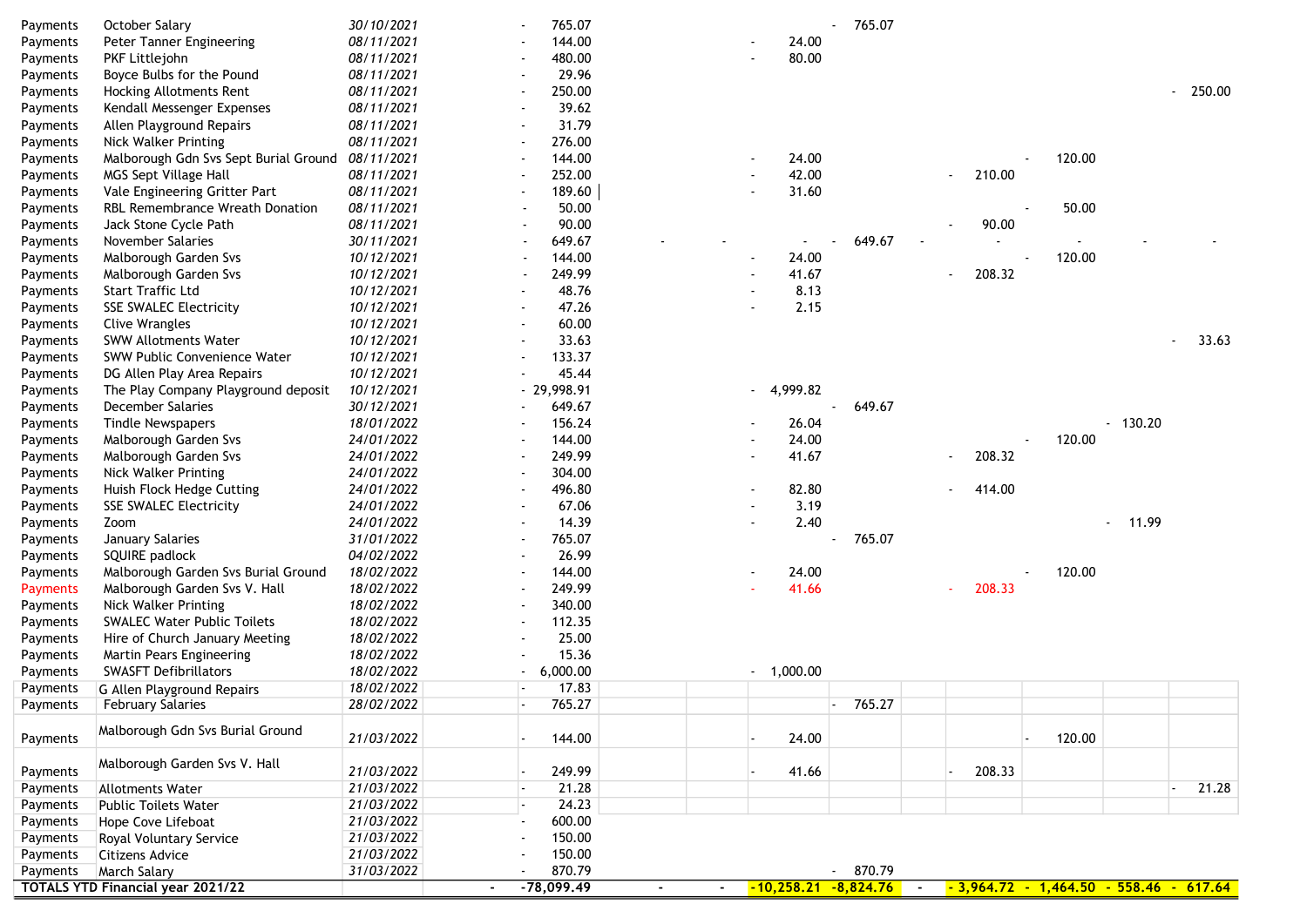|                                    | Messenger Repairs/ma Subscript Insuranc                                 |           |              | Audit<br>Fee | Traini    | Grants | Hall<br>Hire | <b>Extraordin</b> | <b>Capital</b><br>Receipts & | Public<br><b>Toilets</b>          | <b>S137</b> |
|------------------------------------|-------------------------------------------------------------------------|-----------|--------------|--------------|-----------|--------|--------------|-------------------|------------------------------|-----------------------------------|-------------|
|                                    | intenance ions                                                          |           | $\mathbf{e}$ |              | <u>nø</u> |        |              | arv               | <b>Payments</b>              |                                   |             |
|                                    |                                                                         | $-203.00$ |              |              |           |        |              | $-1,813.44$       |                              |                                   |             |
|                                    |                                                                         |           |              |              |           |        |              |                   |                              | 4,504.08<br>$\blacksquare$        |             |
|                                    | $-1,000.00$                                                             |           |              |              |           |        |              |                   |                              |                                   |             |
| 287.00<br>$\overline{\phantom{a}}$ |                                                                         |           |              |              |           |        |              |                   |                              |                                   |             |
|                                    | 955.00<br>$\blacksquare$                                                |           |              |              |           |        |              |                   |                              |                                   |             |
|                                    |                                                                         |           |              |              |           |        |              |                   |                              |                                   |             |
| 62.28<br>$\blacksquare$            | 37.00<br>$\overline{a}$                                                 |           |              |              |           |        |              |                   |                              |                                   |             |
|                                    |                                                                         |           |              |              |           |        |              |                   |                              | 42.87<br>Ĭ.                       |             |
|                                    |                                                                         |           |              | $-175.00$    |           |        |              |                   |                              | 103.64<br>$\blacksquare$          |             |
|                                    |                                                                         | $-35.00$  |              |              |           |        |              |                   |                              |                                   |             |
|                                    |                                                                         |           | $-870.70$    |              |           |        |              |                   |                              |                                   |             |
|                                    | 260.66<br>$\overline{\phantom{a}}$                                      |           |              |              |           |        |              |                   | 5,724.00<br>$\blacksquare$   |                                   |             |
|                                    |                                                                         |           |              |              |           |        |              |                   |                              |                                   |             |
|                                    |                                                                         |           |              |              |           |        |              |                   |                              | 32.51<br>$\overline{\phantom{a}}$ |             |
| 315.00<br>$\overline{\phantom{a}}$ |                                                                         |           |              |              |           |        |              |                   |                              |                                   |             |
|                                    | 21.44<br>$\overline{a}$                                                 |           |              |              |           |        |              |                   |                              |                                   |             |
|                                    | 352.00<br>$\overline{\phantom{a}}$                                      |           |              |              |           |        |              |                   |                              |                                   |             |
|                                    | 20.32<br>$\overline{a}$                                                 |           |              |              |           |        |              |                   |                              |                                   |             |
|                                    | 640.69<br>$\overline{a}$                                                |           |              |              |           |        |              |                   |                              |                                   |             |
|                                    | 152.16<br>$\overline{\phantom{a}}$                                      |           |              |              |           |        |              |                   |                              |                                   |             |
|                                    | 828.00<br>$\overline{\phantom{a}}$<br>70.00<br>$\overline{\phantom{a}}$ |           |              |              |           |        |              |                   |                              |                                   |             |
|                                    |                                                                         |           |              |              |           |        |              |                   |                              |                                   |             |
|                                    |                                                                         |           |              |              |           |        |              |                   |                              | 52.33<br>$\overline{\phantom{a}}$ |             |
|                                    |                                                                         |           |              |              |           |        |              |                   |                              |                                   |             |
|                                    |                                                                         |           |              |              |           |        |              |                   |                              |                                   |             |
|                                    |                                                                         |           |              |              |           |        |              |                   |                              |                                   |             |
|                                    |                                                                         |           |              |              |           |        |              |                   |                              |                                   |             |
|                                    |                                                                         |           |              |              |           |        |              |                   |                              |                                   |             |

275.00  $\omega_{\rm{eff}}$ 

 $- 109.44$  $-50.00$ 

 $-210.00$